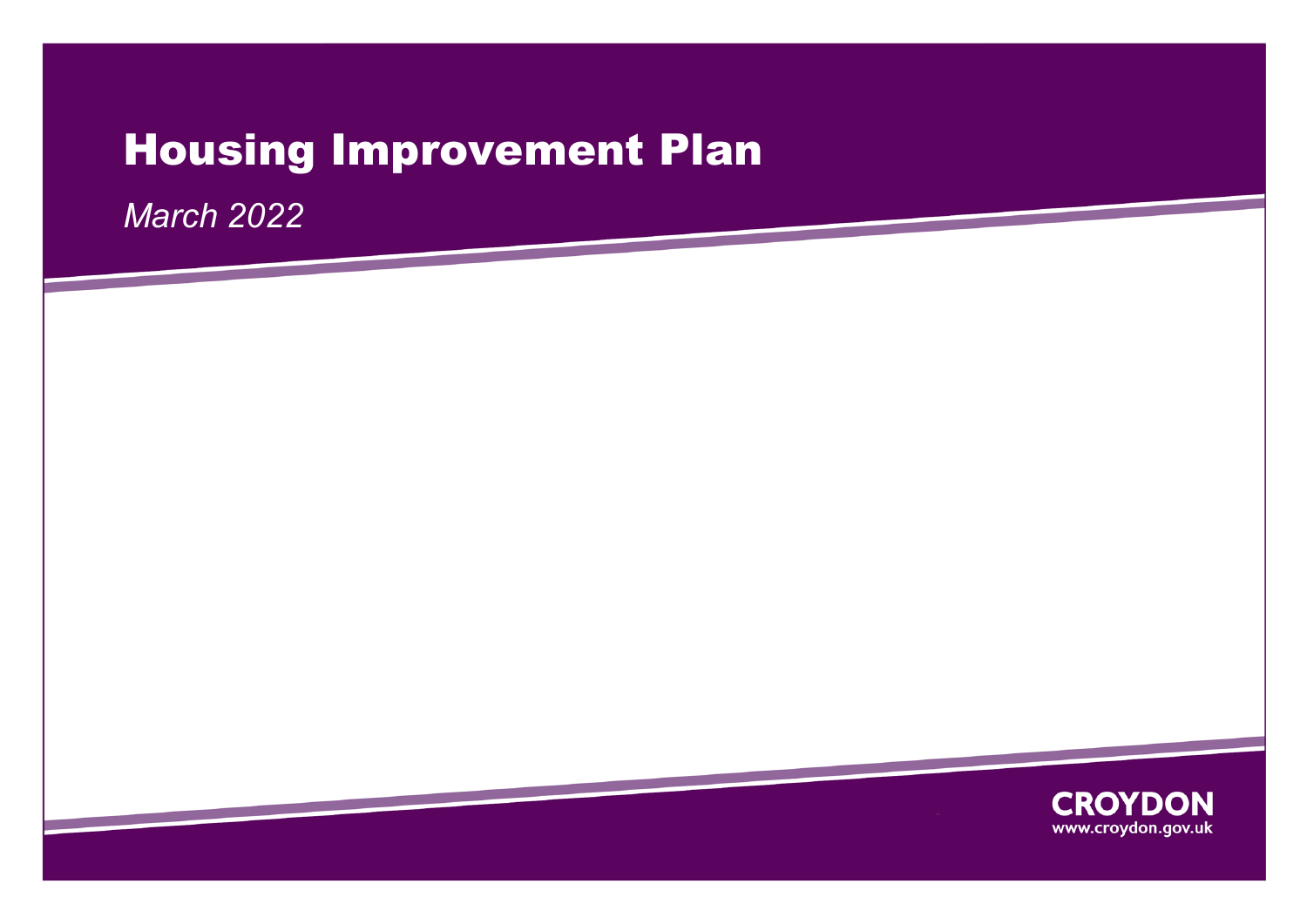## **Croydon's housing** improvement plan

Five themes and the outcomes we are working to achieve for each



## Vision & governance

A comprehensive vision to quide staff Strong governance around everything we do A trusted performance management system which provides assurance Transparent and accurate financial reporting



## Customer service & resident engagement

Residents find it easy to contact us Resident engagement is at the heart of all

we do

All residents are provided with the information they need Compliance with complaints handling requirements and best practice



### Improving your homes

Confidence in our stock data and our ability to utilise it

A robust Asset Management Strategy ·Fit-for-purpose vehicles for delivering investment

·Robust arrangements for managing capital delivery contractors to drive satisfaction and value for money

## Repairs & safety

A system that makes reporting a repair easy

Repairs done on time and right first time .Full compliance with the Building Safety Act

Ouick turnaround of voids

## Our workforce

A resident-focused and performance-oriented service

·Housing staff have the right skills, capacity, capability and tools to effectively perform their role Accountable and resilient leadership and management

A diverse and talented workforce reflective of the community it serves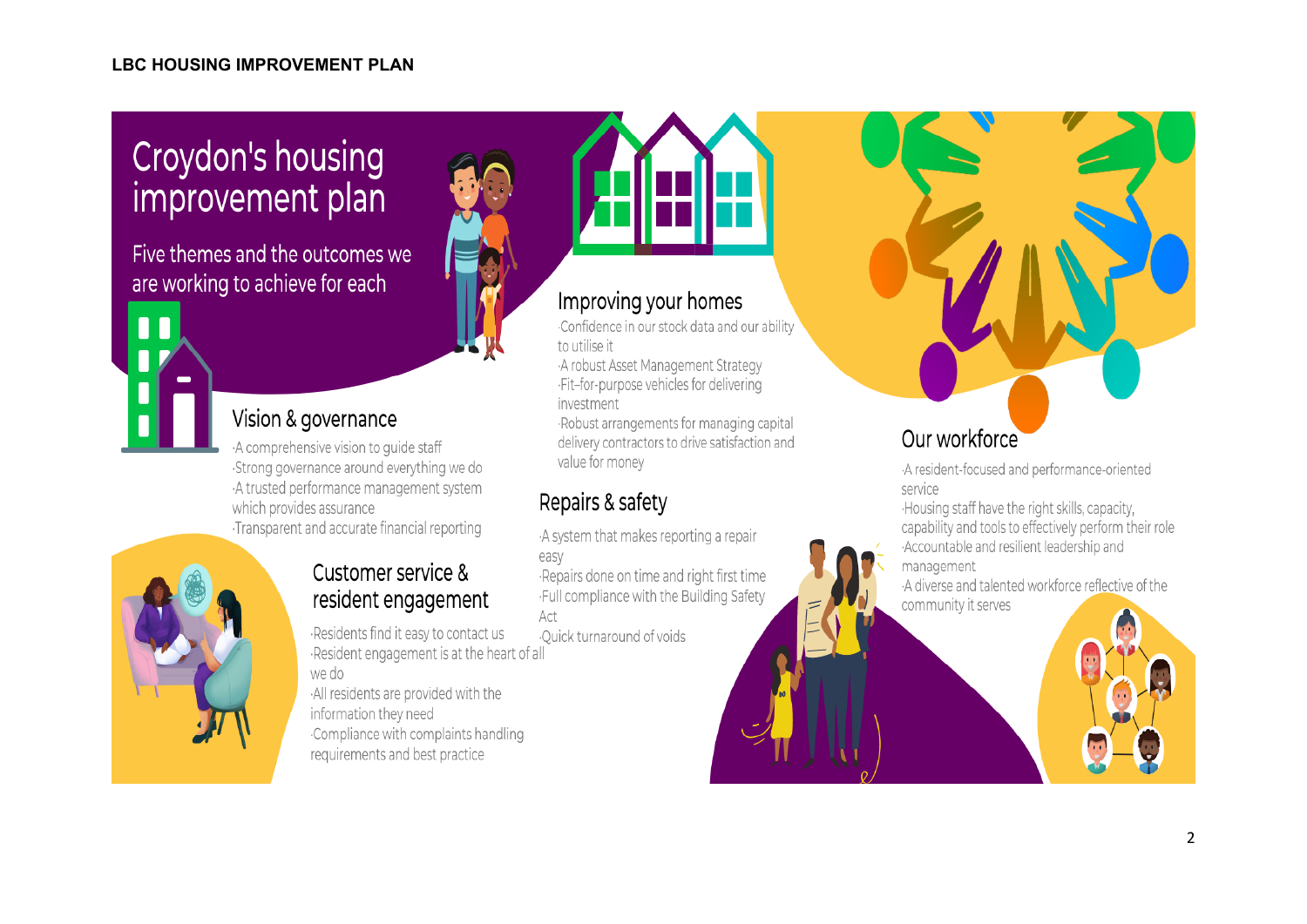#### **1. Introduction**

The independent ARK investigation in spring 2021 into living conditions at 1-87 Regina Road, South Norwood discovered a wide range of problems across the Council's housing service. The report concluded that there were a range of issues across the Council's operational teams and with the main repairs contractor. These issues led to a failure to deliver even basic core housing services effectively and were symptomatic of poor performance across the Council's housing service.

Specific issues identified include:

- A lack of capacity and competence
- A poor operating culture with a lack of respect and care for tenants
- Systemic problems in how the Council communicates and deals with tenants' concerns and complaints
- Weak performance management meaning senior managers did not have oversight of issues
- Poor use of data and intelligence by the Council and its contractors

In response, we have produced the Croydon Housing Improvement Plan to set out a clear set of objectives and actions that will address these problems and improve services across the new Housing Directorate. The Housing Improvement Plan addresses the seven recommendations for improvement listed in the ARK investigation:

- 1. Establish clear governance arrangements to provide strategic leadership to the service.
- 2. Undertake a forward-looking skills gap analysis.
- 3. Implement a development programme to ensure all staff consistently demonstrate the attitudinal and behavioural competences need to support the Council's values and shape its culture.
- 4. Strengthen the Council's capacity, competence and commitment to tenant involvement through training and development of staff and councillors.
- 5. Develop 'business intelligence' systems that allow the Council to collect and share real-time information on asset condition and performance (including from the contractor).
- 6. Conduct a fundamental review of performance management arrangements.
- 7. Make improvements to complaints handling in line with the Housing Ombudsman's Complaint Handling Code.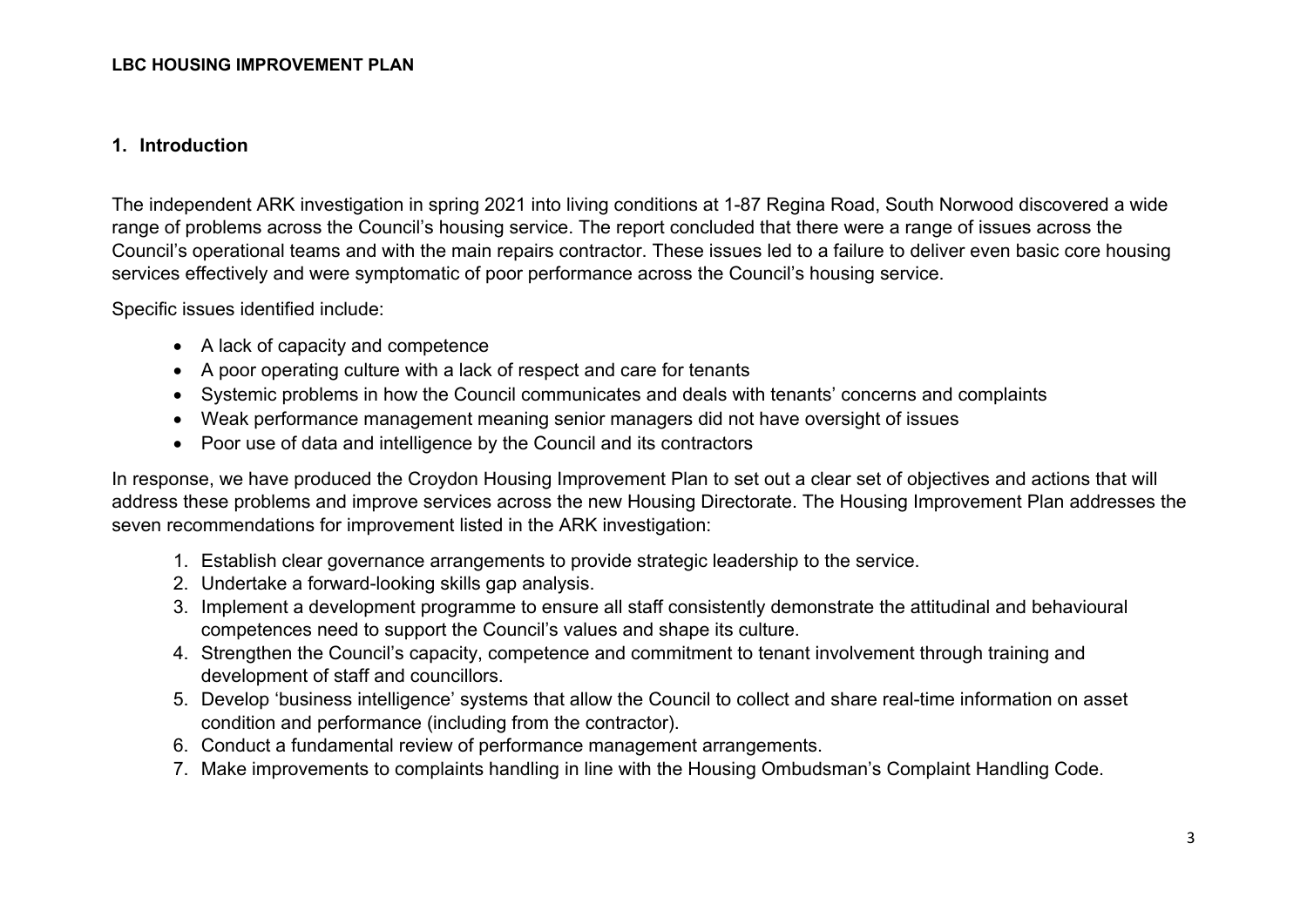#### **2. What difference will this make?**

In establishing this Improvement Plan, the Council is setting out a vision that enshrines learning lessons from the past and providing safe homes for our tenants and leaseholders.

We aim to provide residents with homes that are safe, warm and dry, and that they are proud to call home. In doing so, we will always aim to treat them with respect and dignity, and listen to their voices, irrespective of race, disability or any other protected characteristic. We will seek to ensure that our contractors do the same. We will aim to measure the things that are important to our residents. We will aim to provide services that offer good value for money.

In order to deliver on this commitment, we know that we need to change the culture of the organisation so that we become more focused on the needs of residents. We will need to put resident engagement at the heart of what we do. We will need to build organisational capacity and competence, and work in partnership with our contractors.

In doing this we will be guided by, and aim to be in compliance with, the four consumer standards set out by the Regulator of Social Housing:

- Home Standard
- Tenancy Standard
- Neighbourhood & Community Standard
- Tenant Involvement and Empowerment Standard

This change cannot happen overnight, but progress must be demonstrable and visible. If we deliver the outcomes of this Plan successfully, residents will find it much easier to get the services they need from their landlord. These services should also be delivered in a timely manner and to a good standard - and we know that our responsive repairs service is a resident priority for improvement.

All residents should feel that they have the opportunity to have their voices heard in the management of their homes. When we get things wrong, complaints must be dealt with in line with the requirements of the Housing Ombudsman, and we must act swiftly to put things right. We must also invest in resident homes to maintain and improve them - not only for our current occupants, but also for future generations.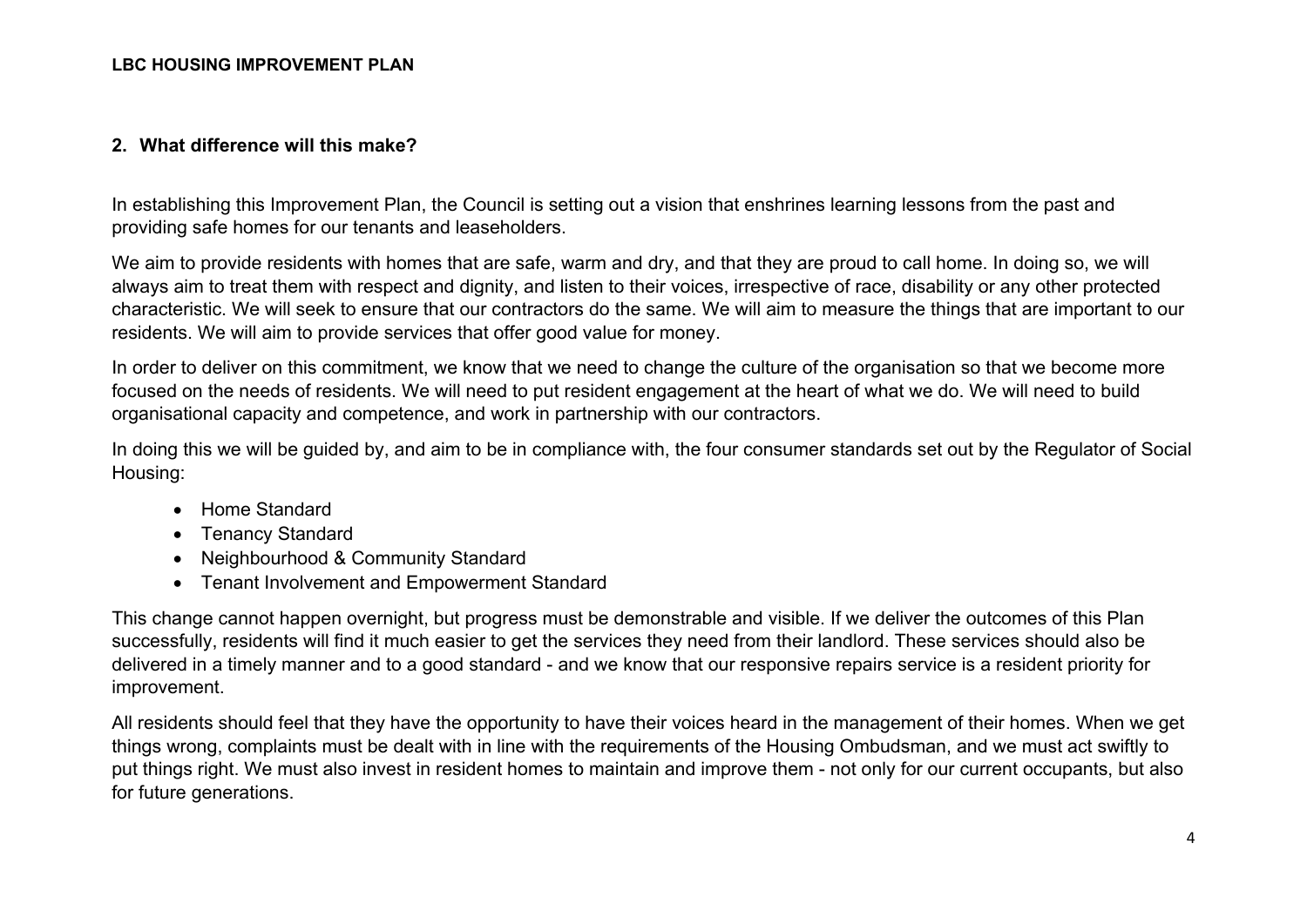#### **3. Work to date**

Since spring 2021, considerable work has already taken place to lay the foundations for this Plan. As well as basing this Plan on the recommendations of the ARK report, we have listened to the voices of our tenants and leaseholders, councillors, staff, and the independent Housing Improvement Board.

At Regina Road, the worst affected households have either been moved, or approved for a move and are currently waiting for a suitable property to become vacant. An extensive programme of repairs, including fire safety works, has been carried out and further repairs are planned in the immediate future. Detailed surveys of all blocks have been undertaken and shared with residents. A resident reference group has been established to discuss longer term investment plans and the future of the estate.

Previously fragmented elements of the housing service have been brought together into a unified Housing Department and a Corporate Director for Housing has been appointed. A new top-level management structure is in place. Housing staff have run a major exercise of door-knocking and roadshows to gather the views of residents.

Performance reporting has been improved and regular reports are submitted to the Council's Cabinet. Performance in relation to compliance with health and safety requirements is prominent in this improvement. Improvements in governance and contract management have been put in place.

Drafts of this Plan have been widely discussed with stakeholders including the Council's Streets, Environment and Homes Scrutiny Sub Committee and the Housing Improvement Board. Their feedback has helped shape the Plan.

As a result of this feedback, we have organised the Plan into five clear Areas of Focus:

- o Vision and Governance
- o Customer Service and Resident Engagement
- o Repairs and Safety
- o Improving Your Homes
- o Our Workforce

For each Area of Focus, we have set out our desired outcomes, the key milestones on the way to delivering those outcomes, and suggested metrics for measuring progress in that area.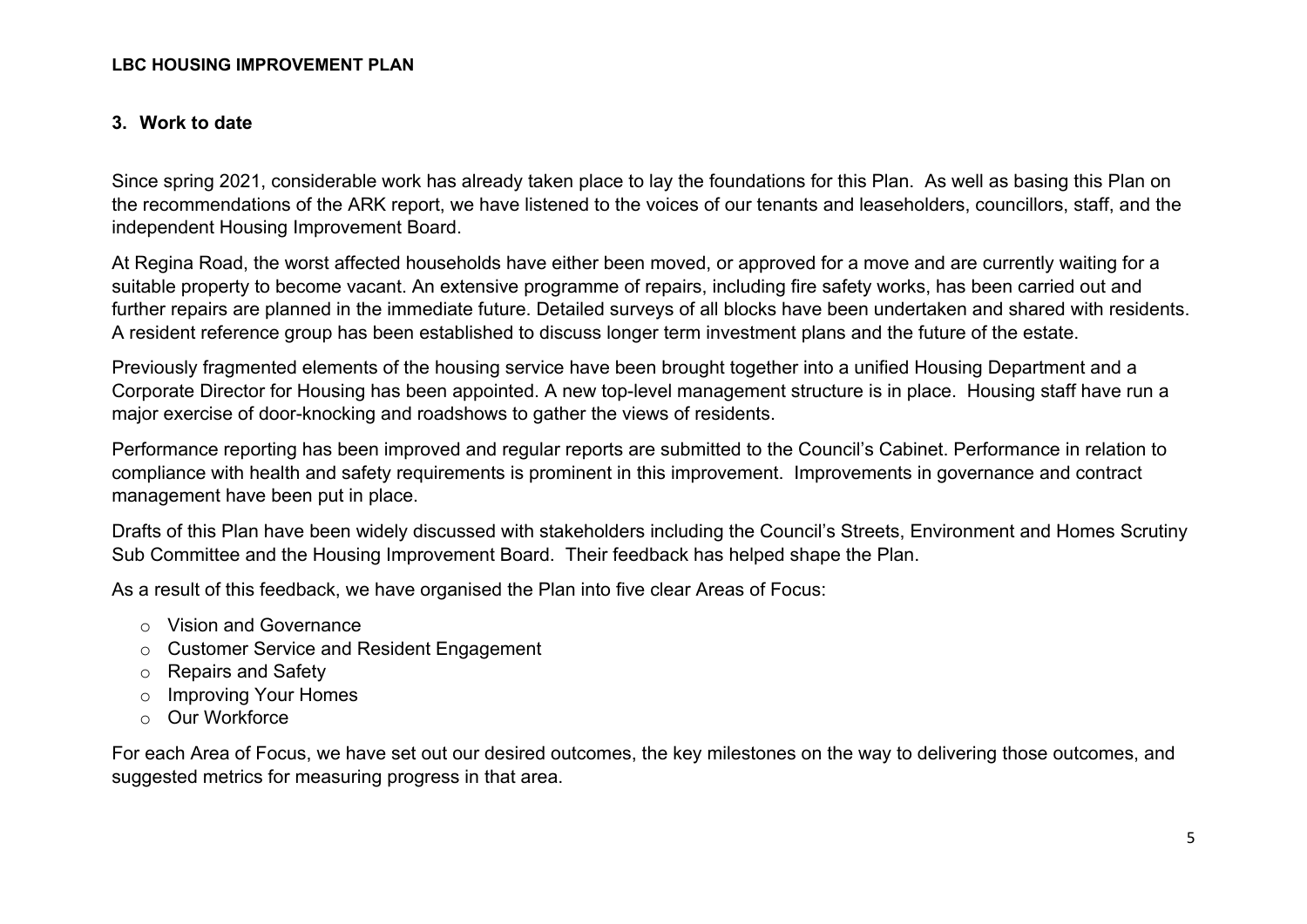#### **4. Resident engagement**

In delivering the outcomes required by this Plan, resident engagement must be placed at the heart of our landlord service. This means that we must expand and improve our resident engagement structures and processes to enable tenants and leaseholders to set priorities, shape polices and co-design improvements to the service. Feedback from our satisfaction surveys will be central to assessing the progress of our services and the success of this Plan.

In order for this to be successful, we will need to significantly improve the way we provide information about services to our residents, via whichever channels work best for them.

In developing and delivering the Plan, we also need to build upon the excellent work already done by residents as part of the Tenant & Leaseholder Panel, Performance Monitoring Group, and Resident Scrutiny Panel, especially in relation to voids processes and developing a Residents Charter.

#### **5. Equalities**

The Council is committed to treating all of our residents with respect and dignity irrespective of race, disability or any other protected characteristic. This commitment needs to be reflected in the delivery of all aspects of this Plan.

Ensuring all council tenants and leaseholders are treated with respect and empathy must align with the council's statutory responsibilities under the Equality Act 2010. No council tenant or leaseholder should feel discriminated against on the basis of their race, religion, age or gender. The impact of the Plan on council tenants with protected characteristics will be scrutinised and regularly assessed to promote equality. The Housing service must be tailored to reflect the diverse community it serves.

Where compliant with the General Data Protection Regulation, this will mean looking at the outcomes of our services by protected characteristics. Where required, we will prepare Equality Impact Assessments in respect of major service changes.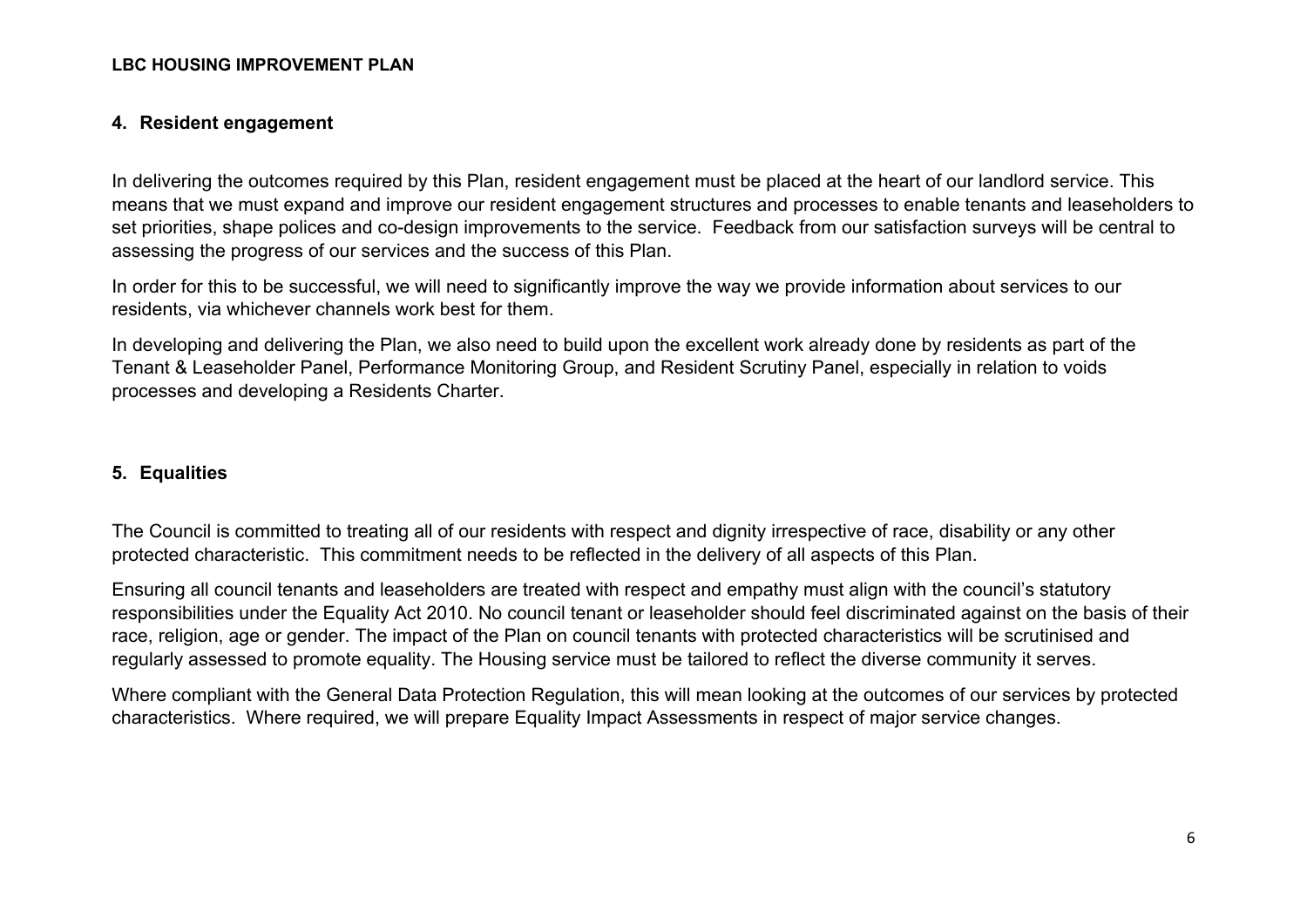#### **6. Dependencies and interdependencies**

The various areas of focus set out in this plan interact with other to a considerable extent and will only be effective in improving the housing service if they working together as a coherent, integrated set of processes and people working across the Housing service as one team. Furthermore, there are a number of key activities that sit outside of this Plan which will have a significant impact on the desired outcomes of the Plan:

*Mayoral election* - the move to an elected Mayor in May 2022 will be a key moment in the development of this Plan. The Mayor will no doubt wish to continue to shape the Housing directorate and the development of this Plan.

*Croydon Renewal Plan* - the Housing Improvement Plan must be read as an important element of the wider Croydon Renewal Plan.

*ICT* - the Plan references the move towards adopting the new NEC Housing IT System. This is a major project in its own right. As the Plan develops, we will also need to address the Housing aspects of an evolving Croydon Digital Strategy.

*Recruitment* - the recruitment and retention of key housing staff has been a significant challenge for the Council. If we are unable to recruit and retain housing staff in the future, this will constitute an obstacle to the delivery of the Plan.

*Housing Revenue Account –* Money has been set aside in the 22/23 HRA budget to fund compliance with the Building Safety Bill. The delivery of the other objectives of the Plan must either be achieved within existing resources or become a draw on HRA Reserves. The Housing Improvement Board will be kept advised as to any spending over and above existing resources.

*Procurement* – The Plan will involve significant procurement work and the results of this will obviously be influenced by the condition of the market.

*Public Health –* Whilst there is no specific public health workstream within the Plan, the enormous impact of housing on health is recognised by the Council. Alignment of this work with wider public health objective is therefore essential.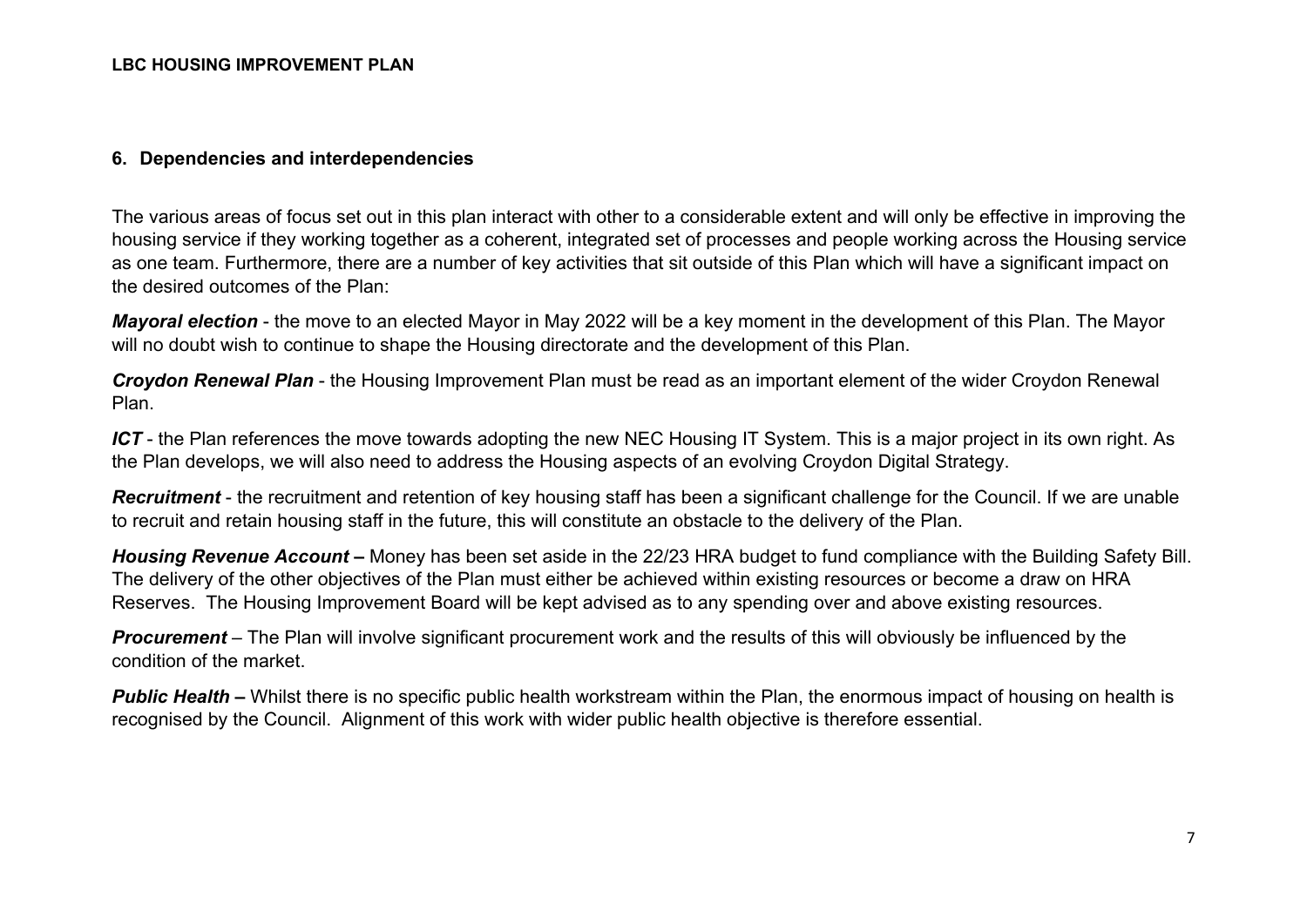#### **7. Area of Focus: Vision & Governance**

In order to deliver a high standard of service to our tenants and leaseholders, it is essential that we have a clear vision that is understood by all our staff. We also need strong governance arrangements that align with the Council's wider governance requirements and link to other key stakeholder such as tenants and leaseholders, and the Regulator for Social Housing.

Our governance must be supported by accurate performance management information that fulfils a dual purpose.

- 1) It measures how we run our business in line with the targets and objectives we set for ourselves; and,
- 2) It also captures how, as a landlord, we meet expectations of our tenants and leaseholders. Likewise, financial reporting needs to be comprehensive, accurate and sufficiently transparent to allow tenant and leaseholder scrutiny.

#### *Outcomes*

- A comprehensive vision to guide staff
- Strong governance around everything we do
- A trusted performance management system which provides assurance
- Transparent and accurate financial reporting

| A comprehensive vision to guide staff                                                                                                                   |                   |
|---------------------------------------------------------------------------------------------------------------------------------------------------------|-------------------|
| Initial statement of values made to the Regulator of Social Housing and communicated to staff                                                           | <b>March 2022</b> |
| Delivery of strategy and service plan for the Department, which sets out the way forward                                                                | April 2022        |
| New operating model approved by Cabinet                                                                                                                 | January 2023      |
| <b>Associated Metric:</b><br>Staff understand the objectives of the Council and their role in delivering them – as measured through annual staff survey |                   |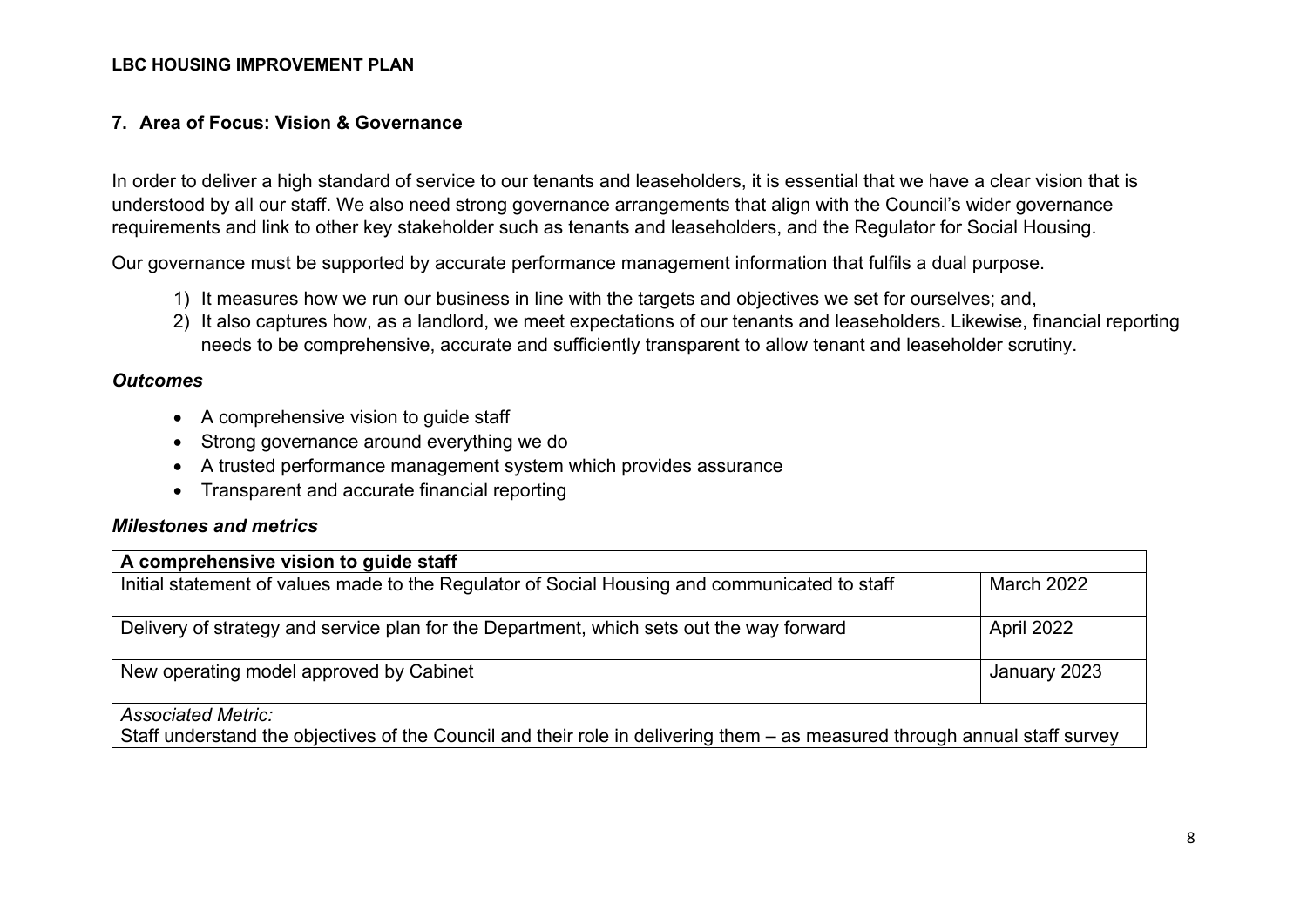| Strong governance around everything we do                                                      |                   |
|------------------------------------------------------------------------------------------------|-------------------|
| Internal governance statement that captures relevant controls and stakeholder involvement      | March 2022        |
| Housing Improvement Plan finalised and approved                                                | <b>March 2022</b> |
| Regulator of Social Housing determination of compliance with Tenancy and Homes Standards       | Mid-2023          |
| <b>Associated Metric:</b>                                                                      |                   |
| None. Compliance will be set out in an annual governance statement submitted to Internal Audit |                   |

| A trusted performance management system which provides assurance                                                                        |                   |
|-----------------------------------------------------------------------------------------------------------------------------------------|-------------------|
| Policy & Performance Team established to lead work                                                                                      | May 2022, May     |
| Refreshed set of indicators agreed with Tenant & Leaseholder Panel                                                                      | September 2022    |
| Accuracy of data and systems used for performance indicators audited                                                                    | <b>March 2023</b> |
| <b>Associated Metric:</b><br>None. Success to be determined by sign-off of management information reports by Tenant & Leaseholder Panel |                   |

| Transparent and accurate financial reporting                                                   |                   |
|------------------------------------------------------------------------------------------------|-------------------|
| Refreshed Housing Revenue Account Business Plan approved by Cabinet                            | <b>March 2022</b> |
| Review of Tenant Service Charges to establish accuracy and transparency                        | October 2022      |
| Regular financial reports made accessible to all tenants and leaseholders for scrutiny         | November 2022     |
| <b>Associated Metric:</b>                                                                      |                   |
| None. Success to be determined by sign-off of financial reports by Tenant & Leaseholder Panel. |                   |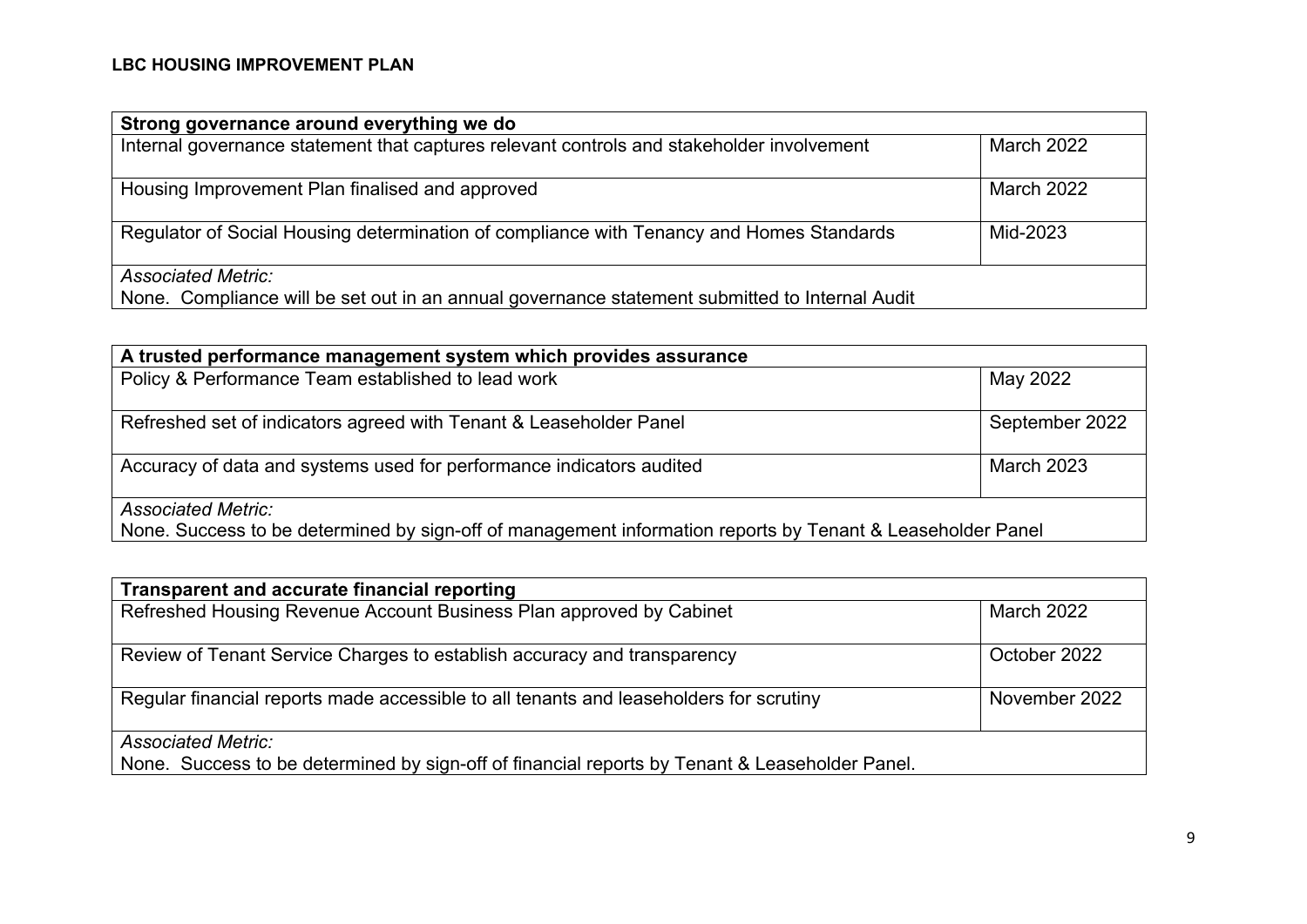#### **8. Area of Focus: Customer Service & Resident Engagement**

The overarching aim of the Housing Improvement Plan is to improve the Council's landlord services for our tenants and leaseholders. We have devised a work stream which will improve our customer services and engage tenants and leaseholders in our improvement plans.

Tenant and leaseholder satisfaction with the Council's housing services will enable the Council to assess whether the Improvement Plan has been effective. Improvements to our 'front-door' and engaging residents to co-design these improvements will be crucial.

#### *Outcomes*

- Residents find it easy to contact us
- Resident engagement is at the heart of all we do
- All residents are provided with the information they need
- Compliance with complaints handling requirements and best practice

| Residents find it easy to contact us                                                                                                            |              |
|-------------------------------------------------------------------------------------------------------------------------------------------------|--------------|
| Revised policy on telephony contact developed and implemented                                                                                   | October 2022 |
| Revised access and support offer for vulnerable tenants developed and implemented                                                               | October 2022 |
| Clear policy on digital contact and transactions developed and implemented                                                                      | April 2023   |
| Associated metrics:<br>STAR tenant satisfaction survey ("how satisfied or dissatisfied are you that the housing service is easy to deal with?") |              |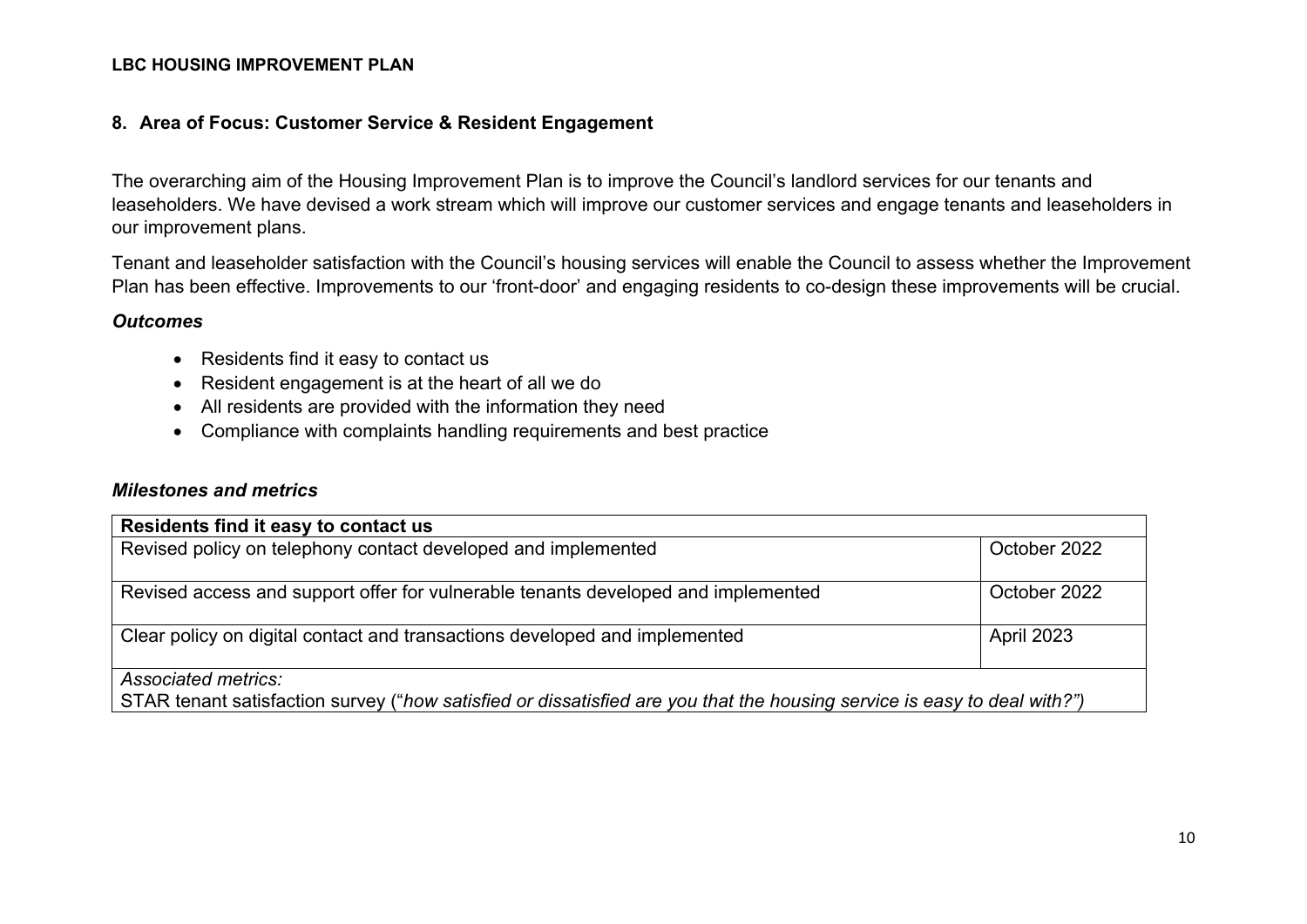| Resident engagement is at the heart of all we do                                                                                                                        |                   |
|-------------------------------------------------------------------------------------------------------------------------------------------------------------------------|-------------------|
| Programme developed of resident engagement to ensure that we create opportunities for all tenants to<br>tell us about and shape their experience of the housing service | October 2022      |
| Resident engagement strategy developed around building safety in high-rise blocks                                                                                       | October 2022      |
| Prepare for implementation of the Charter for Social Housing Residents (Social Housing White Paper)                                                                     | <b>March 2023</b> |
| Associated metric:                                                                                                                                                      |                   |
| <b>STAR tenant satisfaction survey</b>                                                                                                                                  |                   |

| Provide all our residents with the information they need                                  |              |
|-------------------------------------------------------------------------------------------|--------------|
| Key information is advertised locally via estate and block noticeboards                   | April 2022   |
| Comprehensive service information is available to residents on the Council's website      | October 2022 |
| Comprehensive service information is available via telephone, correspondence or in-person | October 2022 |
| Associated metric:<br>Audit of information through the Housing Scrutiny Panel             |              |

| Compliance with complaints handling requirements and best practice                       |                  |
|------------------------------------------------------------------------------------------|------------------|
| Full range of service standards co-created and co-produced with tenants and leaseholders | June 2022        |
| Quality of responses to complaints is audited and analysed                               | <b>July 2022</b> |
| Learning from complaints is systematically used to improve services                      | October 2022     |
| Associated metric:                                                                       |                  |
| Number of complaints received and resident satisfaction with complaints handling         |                  |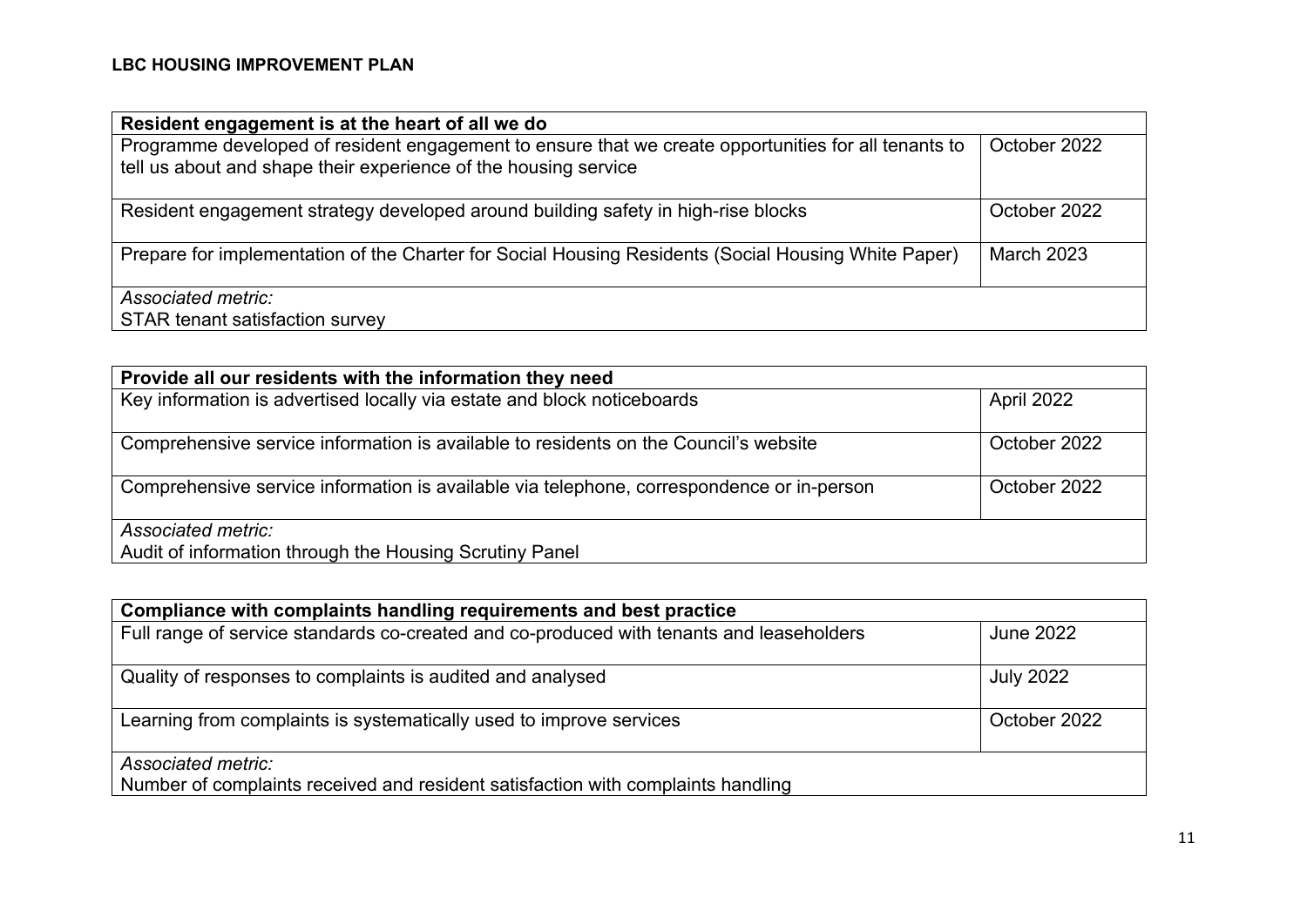#### **9. Area of Focus: Repairs & Safety**

The Council's failings at Regina Road and the subsequent criticism set out in the ARK report were, first and foremost, the consequence of failings of our repairs processes. It is essential that the Council has a responsive repairs system that residents find easy to use and can deliver the required repairs on time and to a high standard.

This must be achieved within the context of forthcoming post-Grenfell building safety legislation that places considerable new statutory responsibilities on landlords. We also have to address the challenge of making the best use of our housing stock by turning around empty homes as quickly as possible.

#### *Outcomes*

- A system that makes reporting a repair easy
- Repairs done on time and right first time
- Full compliance with the Building Safety Act
- Quick turnaround of voids

#### *Milestones and metrics*

| A system that makes reporting a repair easy                                                  |                  |
|----------------------------------------------------------------------------------------------|------------------|
| Additional tenant and leaseholder engagement on repair contact                               | <b>July 2022</b> |
|                                                                                              |                  |
| Redesigned repairs reporting process                                                         | September 2022   |
|                                                                                              |                  |
| NEC <sup>1</sup> Housing management solution implemented                                     | November 2022    |
|                                                                                              |                  |
| <b>Associated Metric:</b>                                                                    |                  |
| 'Get through on first time' satisfaction rating and overall satisfaction rating with repairs |                  |

<sup>1</sup> NEC is a housing management system provided by NEC Software Solutions.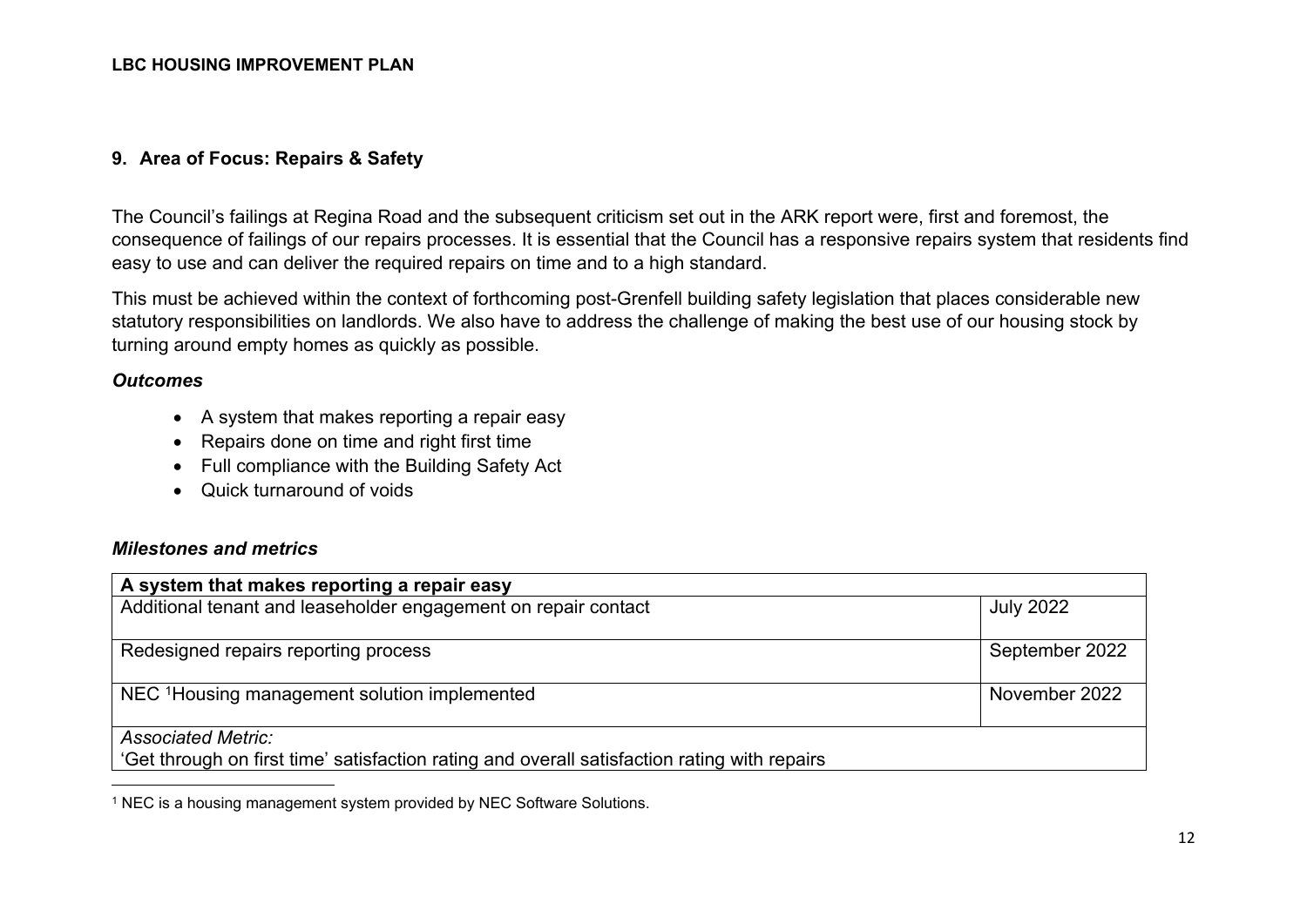| Repairs done on time and right first time                                                        |                  |
|--------------------------------------------------------------------------------------------------|------------------|
| Improvement plan with current contractor agreed and implemented                                  | <b>July 2022</b> |
| Re-procurement of new tenant and leaseholder focused repairs contractor                          | <b>June 2023</b> |
| Start of new repairs contract                                                                    | August 2023      |
| <b>Associated Metrics:</b><br>Repairs completed first time and overall satisfaction with repairs |                  |

| Full compliance with existing and upcoming safety regulations                               |                   |
|---------------------------------------------------------------------------------------------|-------------------|
| Additional resource joins the building safety and compliance team                           | September 2022    |
| Demonstrable satisfactory compliance within existing regulatory frameworks                  | <b>March 2023</b> |
| Demonstrable compliance with Fire Safety Act and Building Safety Act upon enactment ensured | May 2023          |
| <b>Associated Metrics:</b><br>"Big six" main compliance indicators                          |                   |

| <b>Quick turnaround of voids</b>                                                                                                           |                |
|--------------------------------------------------------------------------------------------------------------------------------------------|----------------|
| Complete benchmarking review to establish best practice                                                                                    | September 2022 |
| Completed business process re-engineering review of void management building upon resident task<br>and finish and scrutiny recommendations | December 2022  |
| NEC Housing Reports available to support decision making                                                                                   | December 2022  |
| <b>Associated Metric:</b><br>Key-to-key turnaround in calendar days                                                                        |                |
|                                                                                                                                            |                |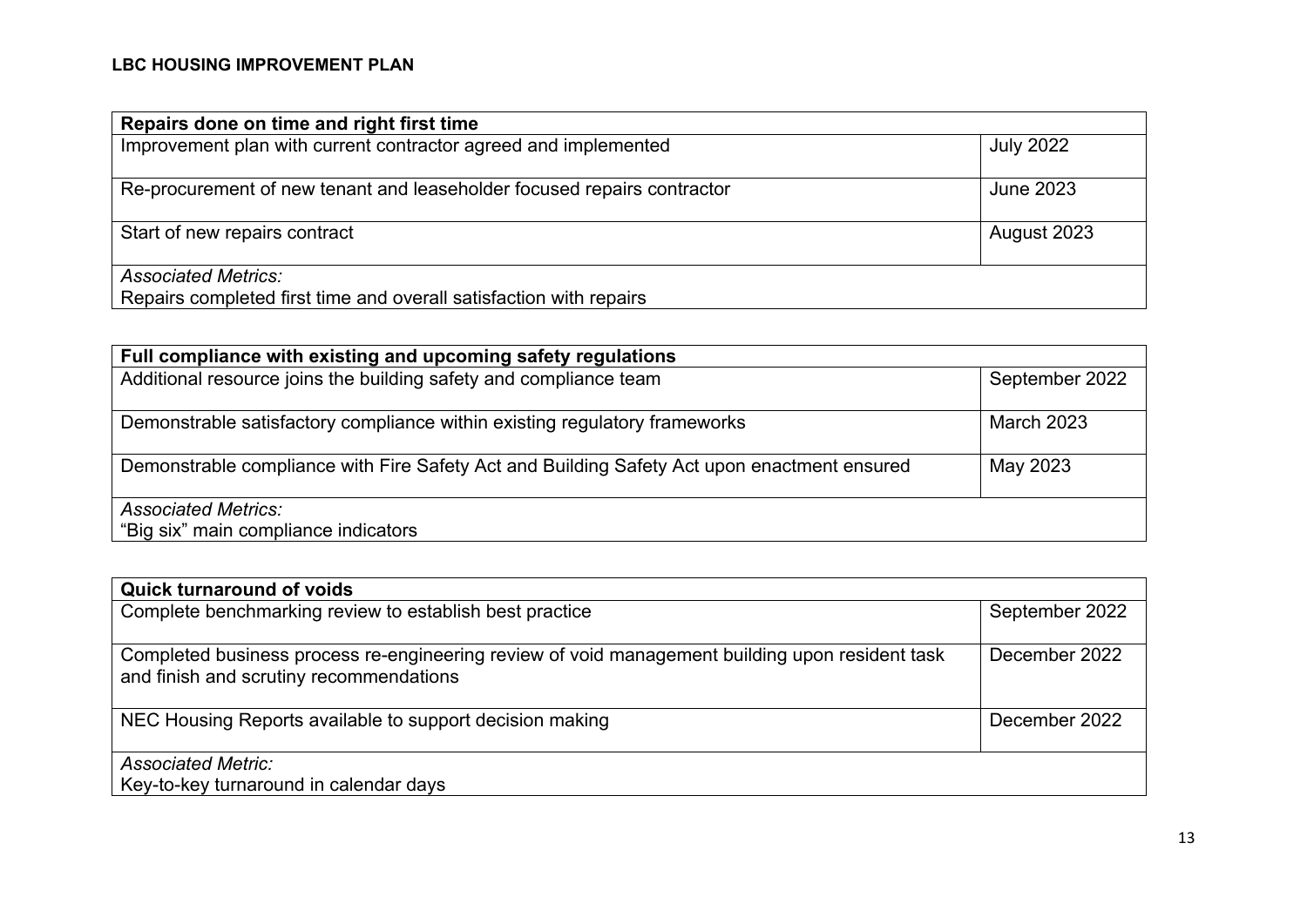#### **10. Area of Focus: Improving Your Homes**

Over the next 30 years, the Council expects to invest almost £750m in its housing stock. It is essential that the Council is able to prioritise and direct this investment as efficiently as possible and obtain good value for money. As part of this process, it is important that the Council develops and implements business systems that enable collection and sharing of real-time information on asset condition and performance, in order to improve the management of repairs and drive better investment decisions. We must utilise all available data to develop a cost-effective plan for improving the housing stock to ensure homes are safe, warm and dry.

#### *Outcomes*

- Confidence in our stock data and our ability to utilise it
- A robust Asset Management Strategy
- Fit–for-purpose vehicles for delivering investment
- Robust arrangements for managing capital delivery contractors to drive satisfaction and value for money

| Confidence in our stock data and our ability to utilise it |               |
|------------------------------------------------------------|---------------|
| Capacity within the team to analyse and audit data         | June 2022     |
|                                                            |               |
| NEC Housing System go-live                                 | November 2022 |
|                                                            |               |
| Receive next tranche of stock condition data               | January 2023  |
|                                                            |               |
| <b>Associated Metric:</b>                                  |               |
| Number of non-decent homes as per statutory return         |               |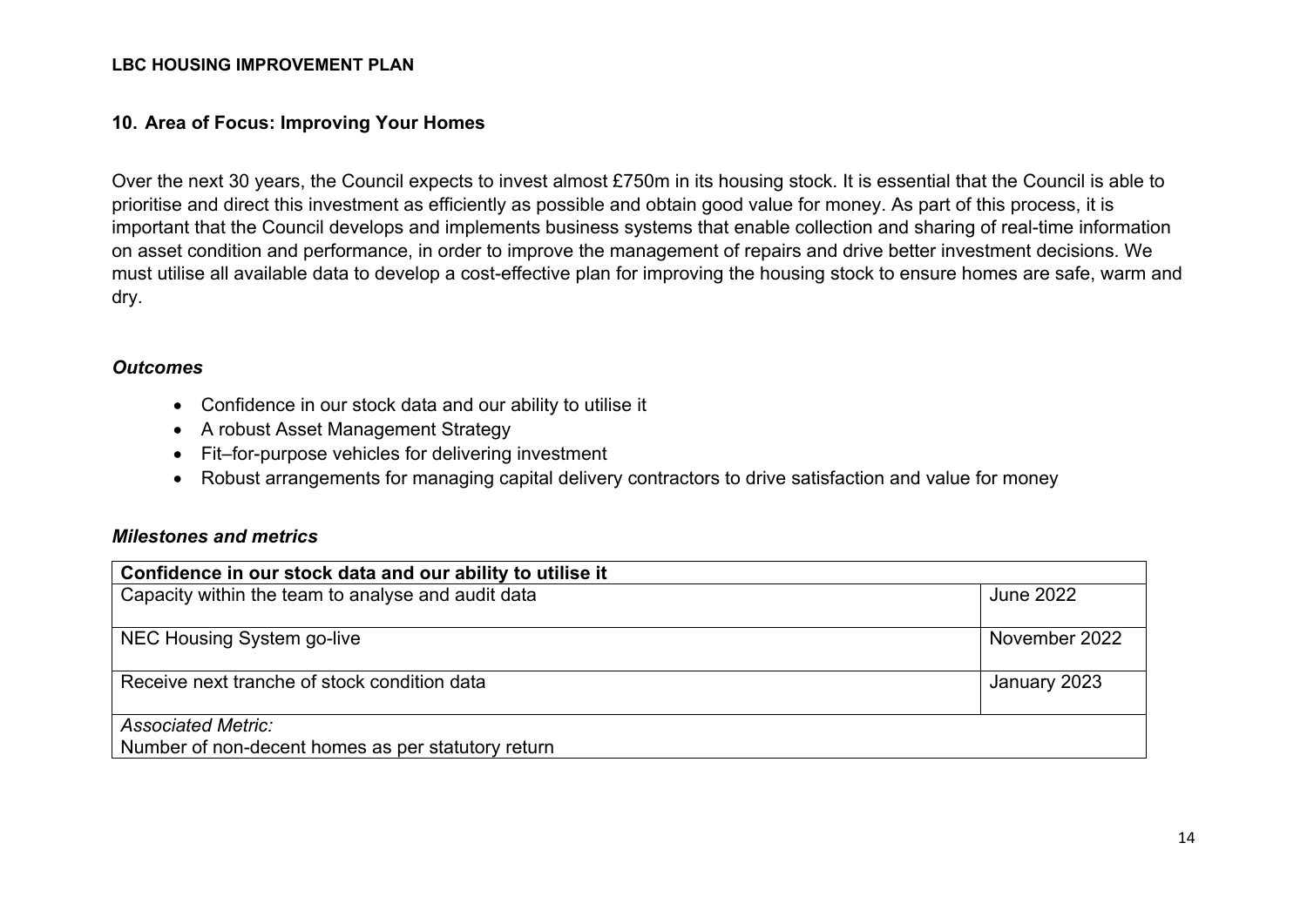| A robust Asset Management Strategy                                  |               |
|---------------------------------------------------------------------|---------------|
| Draft Asset Management Strategy available for resident consultation | October 2022  |
|                                                                     |               |
| Resident consultation complete                                      | December 2022 |
|                                                                     |               |
| Strategy approved by Full Council                                   | January 2023  |
|                                                                     |               |
| <b>Associated Metric:</b>                                           |               |
| None                                                                |               |

| Fit-for-purpose vehicles for delivering investment                                   |                |
|--------------------------------------------------------------------------------------|----------------|
| Completed review of existing capital delivery vehicles                               | June 2023      |
| Agreement as to future procurement needs and strategy                                | September 2023 |
| Additional procurement complete                                                      | September 2024 |
| <b>Associated Metric:</b><br>Resident satisfaction with major repairs to their homes |                |

| Robust arrangements for managing capital delivery contractors to drive resident satisfaction and value for money |                  |
|------------------------------------------------------------------------------------------------------------------|------------------|
| Complete review of Housing contract management processes                                                         | <b>July 2022</b> |
|                                                                                                                  |                  |
| Review external contract support arrangements                                                                    | October 2022     |
|                                                                                                                  |                  |
| Revised contract management process and structure in place                                                       | <b>TBC</b>       |
|                                                                                                                  |                  |
| <b>Associated Metric:</b>                                                                                        |                  |
| Resident satisfaction with major repairs to their homes                                                          |                  |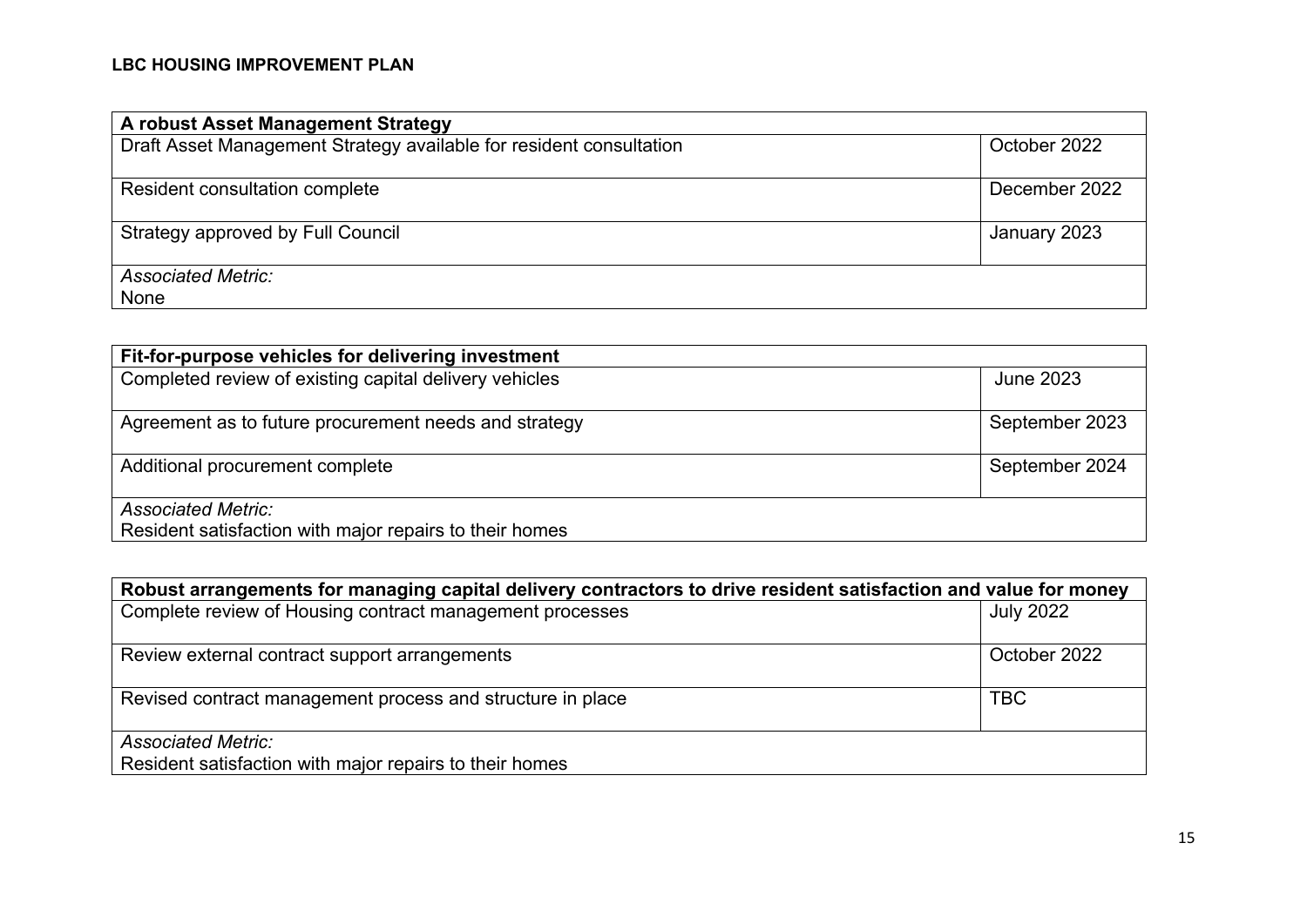#### **11.Area of Focus: Our Workforce**

Everything we do will be determined by the quality and motivation of our workforce. We need to ensure that we recruit and retain the best possible staff, and we want to ensure that the composition of our workforce- at all levels of the organisation- reflects that of the community we serve. The ARK report was highly critical of the culture within the housing service and this must be addressed.

We want our staff to be highly motivated and have the right tools to do the jobs being asked of them. And this can only be achieved if we have good quality leaders and managers who can give staff the support they need and model the behaviours required by the organisation.

#### *Outcomes*

- A resident-focused and performance-oriented service
- Housing staff have the right skills, capacity, capability and tools to effectively perform their role
- Accountable and resilient leadership and management
- A diverse and talented workforce reflective of the community it serves

| A resident-focussed and performance-oriented service                                          |                |
|-----------------------------------------------------------------------------------------------|----------------|
| Values-based, customer service focused behavioural framework developed and implemented        | September 2022 |
| Staff survey culture recommendations for housing directorate implemented                      | April 2023     |
| Refreshed performance management framework, appraisals and 1-2-1s implemented and monitored   | October 2022   |
| <b>Associated Metrics:</b>                                                                    |                |
| Tenant and leaseholder satisfaction with staff interaction – as measured through STAR survey. |                |
| Staff survey questions on organisational culture                                              |                |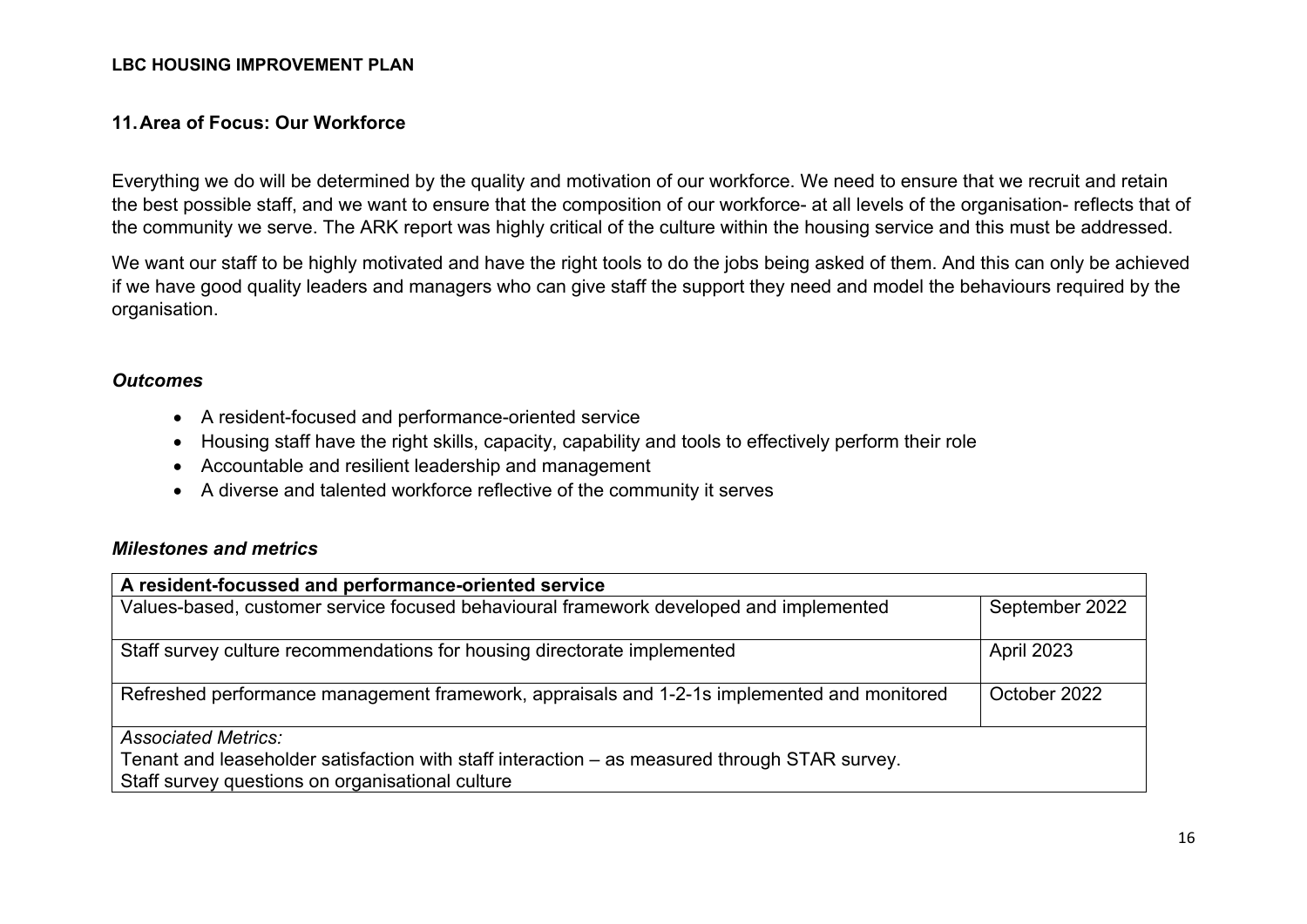| Housing staff have the right skills, capability and tools to effectively perform their role                                 |                  |
|-----------------------------------------------------------------------------------------------------------------------------|------------------|
| Staff skills audit completed                                                                                                | <b>June 2022</b> |
| Comprehensive learning & development programme developed and delivered                                                      | February 2023    |
| Impact of learning & development interventions programme measured                                                           | June 2023        |
| <b>Associated Metrics:</b><br>Staff feel equipped to do the jobs required of them – as measured through annual staff survey |                  |

| Accountable and resilient leadership and management                                                                                                         |                  |  |
|-------------------------------------------------------------------------------------------------------------------------------------------------------------|------------------|--|
| Leadership and management behaviours and skills audit completed                                                                                             | <b>July 2022</b> |  |
| Capability interventions to equip all levels of management with skills, tools and behavioural frameworks<br>to effectively lead their teams are implemented | December 2022    |  |
| Compliance with new behavioural frameworks is measured                                                                                                      | April 2023       |  |
| <b>Associated Metrics:</b>                                                                                                                                  |                  |  |
| Staff understand the objectives of the Council and feel supported by their managers to deliver them                                                         |                  |  |

| A diverse and talented workforce reflective of the community it serves                             |              |
|----------------------------------------------------------------------------------------------------|--------------|
| Comprehensive data on workforce composition and gap analysis is collected                          | May 2022     |
| Workforce Plan to address recruitment and retention challenges is updated                          | October 2022 |
| Systems developed and implemented where housing staff can share their views and regularly be heard | October 2022 |
| <b>Associated Metric:</b>                                                                          |              |
| Our workforce data - reporting format still to be confirmed.                                       |              |